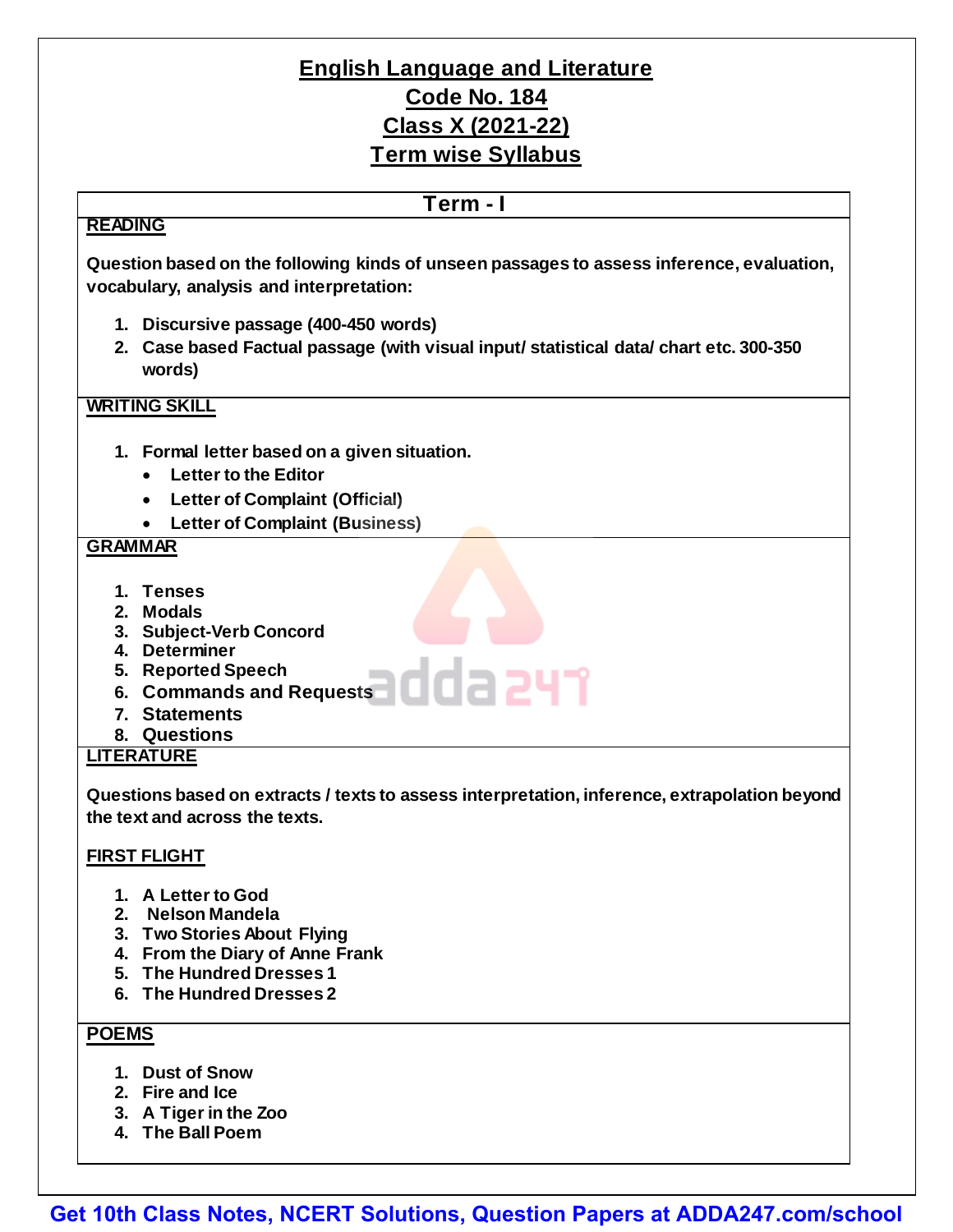### **FOOTPRINTS WITHOUT FEET**

- **1. A Triumph of Surgery**
- **2. The Thief's Story**
- **3. Footprints Without Feet**

### **Term - II**

#### **READING**

**Question based on the following kinds of unseen passages to assess inference, evaluation, vocabulary, analysis and interpretation:**

- **1. Discursive passage (400-450 words)**
- **2. Case based Factual passage (with visual input/ statistical data/ chart etc. 300-350 words)**

### **WRITING SKILL**

- **1. Formal letter based on a given situation**
	- **Letter of Order**
	- **Letter of Enquiry**
- **2. Analytical Paragraph (based on outline/chart/cue/map/report etc.)**

#### **GRAMMAR**

- **1. Tenses**
- **2. Modals**
- **3. Subject Verb Concord**
- **4. Determiner**
- **5. Reported Speech**
- **6. Commands and Requests**
- **7. Statements**
- **8. Questions**

### **LITERATURE**

**Questions based on extracts / texts to assess interpretation, inference, extrapolation beyond the text and across the texts.**

adda 241

### **FIRST FLIGHT**

- **1. Glimpses of India**
- **2. Madam Rides the Bus**
- **3. The Sermon at Benares**
- **4. The Proposal (Play)**

### **POEMS**

- **1. Amanda**
- **2. Animals**
- **3. The Tale of Custard the Dragon**

**[Get 10th Class Notes, NCERT Solutions, Question Papers at ADDA247.com/school](https://rebrand.ly/syllabus-pdf)**